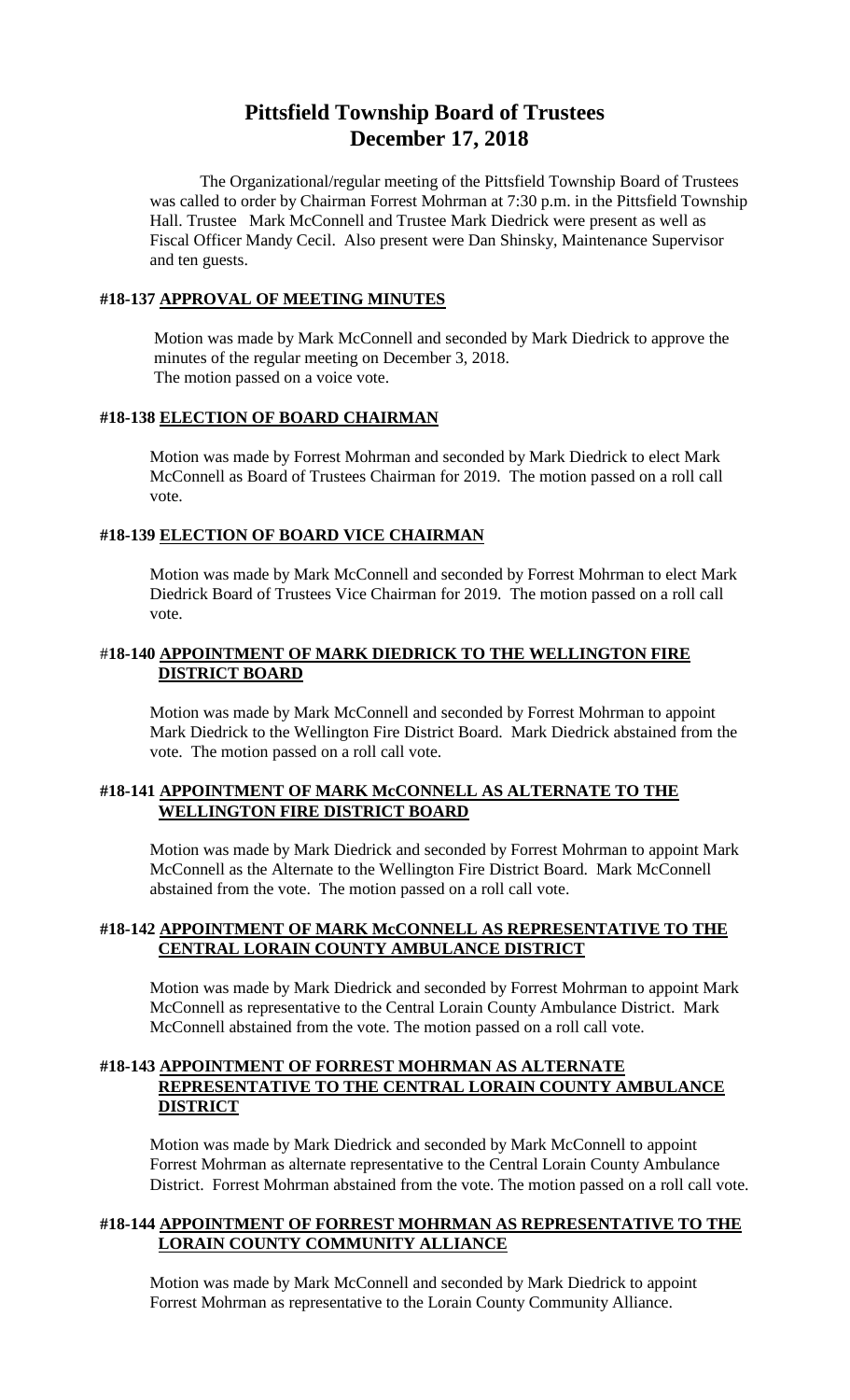Forrest Mohrman abstained from the vote. The motion passed on a roll call vote.

#### **#18-145 APPOINTMENT OF FORREST MOHRMAN AS REPRESENTATIVE TO THE LORAIN COUNTY GENERAL HEALTH DISTRICT ADVISORY COMMITTEE**

Motion was made by Mark Diedrick and seconded by Mark McConnell to appoint Forrest Mohrman as representative to the Lorain County General Health District Advisory Committee. Forrest Mohrman abstained from the vote. The motion passed on a roll call vote.

## **#18-146 APPOINTMENT OF FISCAL OFFICER AS THE RECORDS RETENTION DESIGNEE FOR THE TOWNSHIP**

Motion was made by Mark McConnell and seconded by Forrest Mohrman to appoint the Fiscal Officer as the records retention designee for the township. The motion passed on a roll call vote.

# **#18-147 APPROVAL TO SET SALARIES AND WAGES FOR 2019 ACCORDING TO THE BUDGET BASED SALARY STRUCTURE AS DEFINED BY THE STATE OF OHIO**

Motion was made by Mark McConnell and seconded by Forrest Mohrman to set salaries and wages for 2019 according to the budget based salary structure as defined by the state of Ohio. The motion passed on a roll call vote.

## **#18-148 APPROVAL OF RESOLUTION TO SET THE OPEN MEETING POLICY. REGULAR MEETINGS WILL BE HELD THE THIRD MONDAY OF EACH MONTH AS STATED IN THE PITTSFIELD TOWNSHIP POLICY MANUAL.**

Motion was made by Mark Diedrick and seconded by Mark McConnell to approve the Open Meeting Policy. Regular Meetings will be held the third Monday of each month as stated in the Pittsfield Township Policy Manual. The motion passed on a voice vote.

# **#18-149 APPROVAL OF THE PUBLIC RECORDS POLICY FOR THE TOWNSHIP**

Motion was made by Mark McConnell and seconded by Forrest Mohrman to approve the Public Records Policy for Pittsfield Township as stated in the Pittsfield Township Policy Manual. The motion passed on a voice vote.

#### **#18-150 APPROVAL OF THE RECORDS RETENTION SCHEDULE**

Motion was made by Mark McConnell and seconded by Forrest Mohrman to approve the Records Retention Schedule as stated in the Pittsfield Township Policy Manual. The motion passed on a voice vote.

#### **#18-151 APPROVAL OF THE SNOW EMERGENCY POLICY FOR THE TOWNSHIP**

Motion was made by Mark McConnell and seconded by Forrest Mohrman to approve the Snow Emergency Policy as stated in the Pittsfield Township Policy Manual. The motion passed on a voice vote.

## **#18-152 APPROVAL FOR A 3% SALARY INCREASE FOR PITTSFIELD TOWNSHIP EMPLOYEES, BEGINNING JANUARY 1, 2019**

Motion was made by Mark McConnell and seconded by Mark Diedrick for a 3% salary increase for Pittsfield Township employees, beginning January 1, 2019. The motion passed on a roll call vote.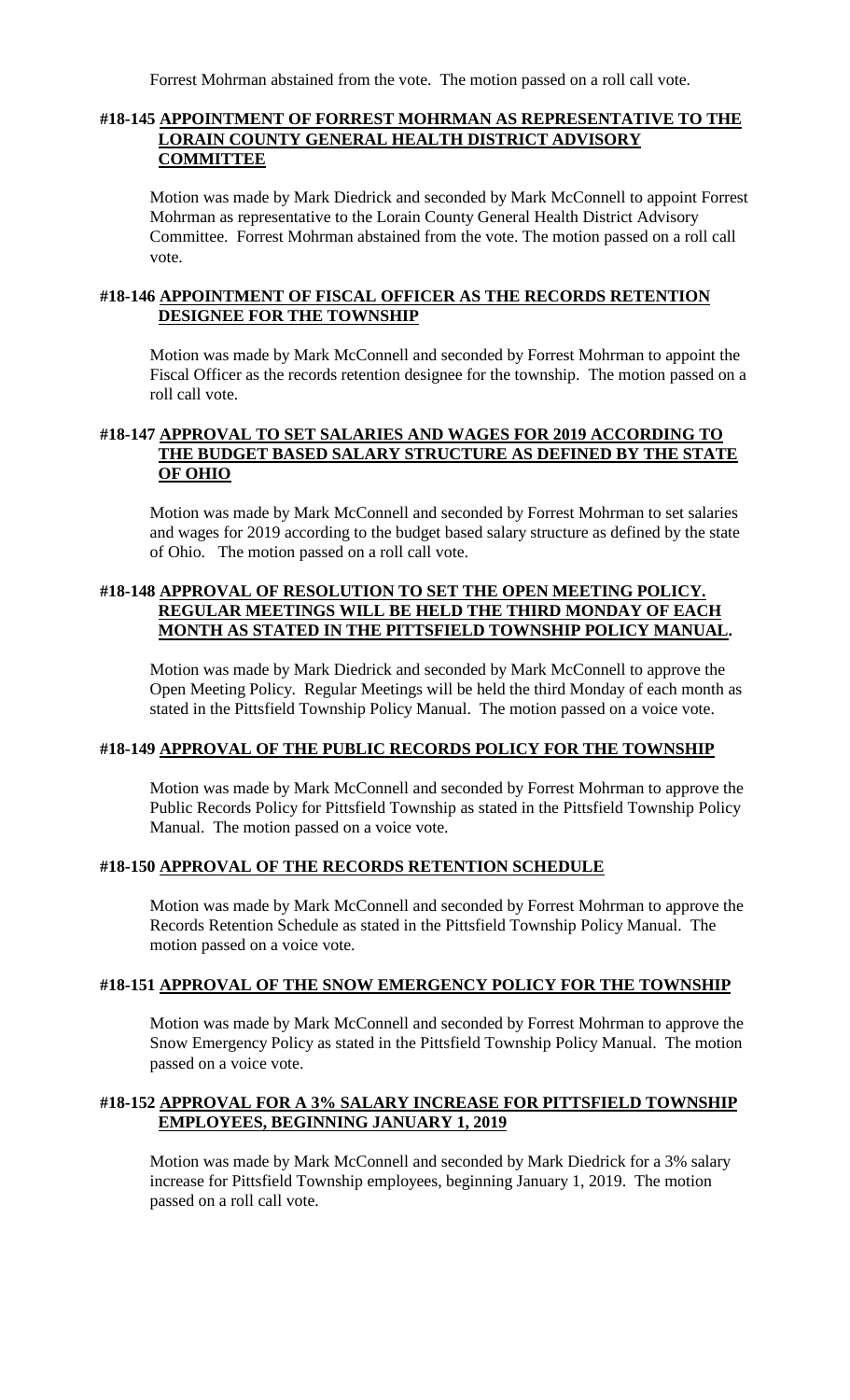## **#18-153 APPROVAL OF FINANCIAL REPORTS**

Motion was made by Mark Diedrick and seconded by Mark McConnell to approve the financial reports as presented. See reports attached.

Current fund balance \$301,187.85 Balance on 12/03/18 \$306,306.49 The motion passed on a voice vote.

## **#18-154 APPROVAL OF CURRENT BILLS AND EXPENSES**

Motion was made by Mark McConnell and seconded by Mark Diedrick to approve the following:

Voucher #118-2018 and #119-2018 Checks #11702 through #11723 All totaling \$10,725.34 The motion passed on a voice vote.

#### **MEETING REPORTS**

WFD– Dec 5 Mark Diedrick reported Chief and Assistant Chief put together list of activities and education proposal for upcoming year. 3% raise for both Chief and Assistant Chief. Five new employees in training.

RLCWA – Dec 12 Mark McConnell reported had finance committee meeting. Monthly meeting moved to Wednesday December 19. Recommendation to board for wage increases.

CLCAD – Dec 13 Mark McConnell reported on equipment on vehicle due to be Replaced in 2020. Have ability to get loaner squad if something goes wrong with other squads.

#### **OLD BUSINESS** –

Townhall toilets were replaced.

#### **NEW BUSINESS –**

Nothing to report.

#### **#18-155 APPROVAL TO RE-APPOINT CHARLES COPP IV TO THE ZONING BOARD FOR ANOTHER TERM**

Motion was made by Mark Diedrick and seconded by Mark McConnell to re-appoint Charles Copp IV to the Zoning Board for another term. The motion passed on a voice vote.

#### **#18-156 APPROVAL TO RE-APPOINT CHARLES HARMON TO THE ZONING APPEALS BOARD ANOTHER TERM**

Motion was made by Mark McConnell and seconded by Mark Diedrick to re-appoint Charles Harmon to the Zoning Appeals Board for another term. The motion passed on a voice vote.

#### **ZONING BUSINESS**

Resident questioning what light industrial zoning is? What if anything can be done about the noise problem. Dan to speak with business owner in regards to parameters of zoning policy.

#### **ROAD AND MAINTENANCE**

Dan to look into flooding issue on Merriam, no updates on outside electrical.

#### **TOWNSHIP HALL & PARK REPORT**

Nothing to report

#### **#18-157 ADJOURNMENT**